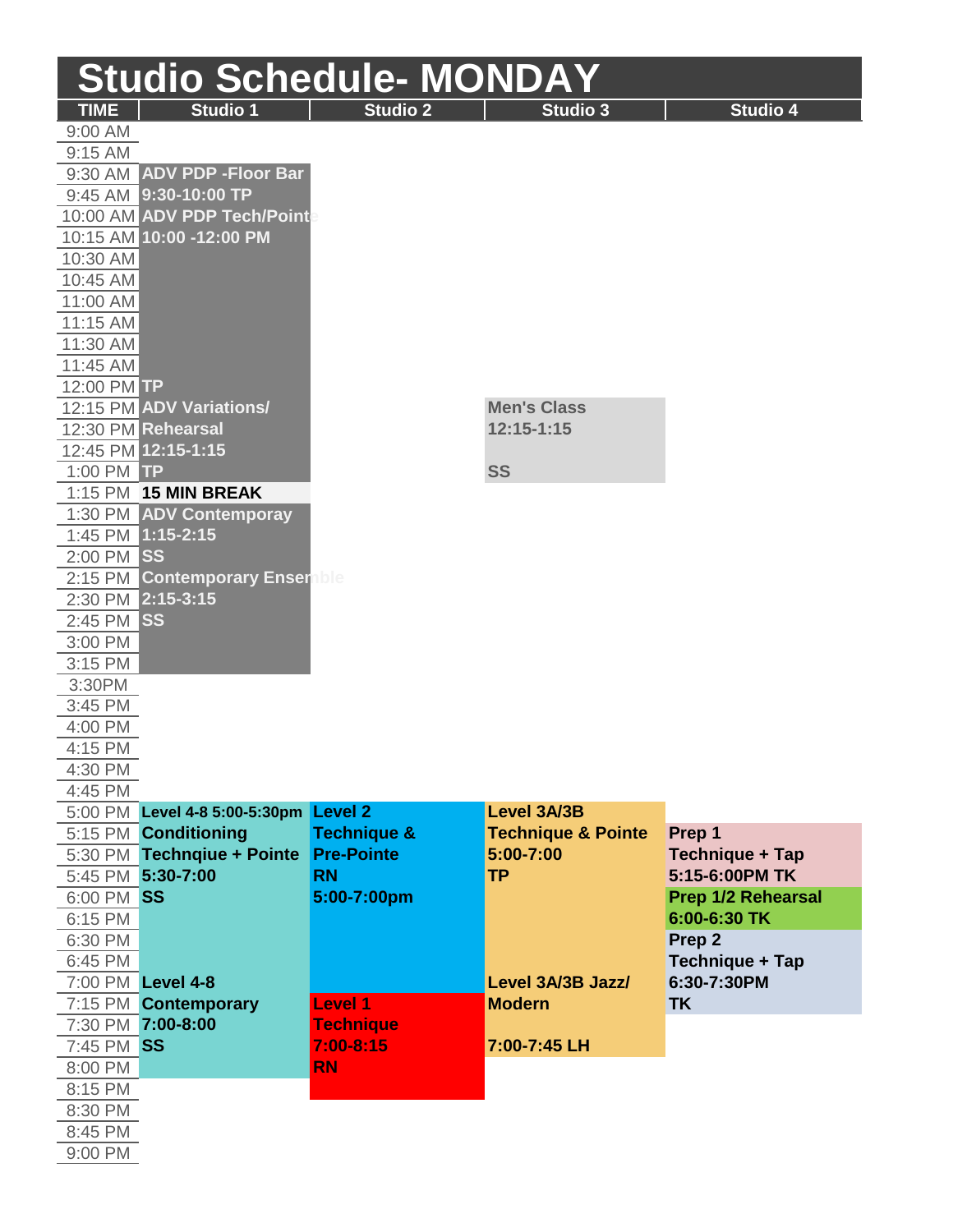| <b>Studio Schedule- TUESDAY</b> |                                                  |                          |                         |          |  |
|---------------------------------|--------------------------------------------------|--------------------------|-------------------------|----------|--|
| <b>TIME</b>                     | <b>Studio 1</b>                                  | <b>Studio 2</b>          | <b>Studio 3</b>         | Studio 4 |  |
| 9:00 AM                         |                                                  | <b>JR/INT Technique</b>  |                         |          |  |
| 9:15 AM                         |                                                  | 9:00-10:30               |                         |          |  |
| 9:30 AM                         |                                                  |                          |                         |          |  |
| 9:45 AM                         |                                                  |                          | <b>ADV Conditioning</b> |          |  |
| 10:00 AM                        |                                                  |                          | 9:45-10:30              |          |  |
| 10:15 AM                        |                                                  | <b>AY</b>                | <b>RN</b>               |          |  |
|                                 | 10:30 AM Adv Technique/Point JR/INT Conditioning |                          |                         |          |  |
| 10:45 AM                        | 10:30-12:15                                      | 10:30-11:15              |                         |          |  |
| 11:00 AM                        |                                                  | <b>RN</b>                |                         |          |  |
| 11:15 AM                        |                                                  |                          |                         |          |  |
| 11:30 AM                        |                                                  |                          |                         |          |  |
| 11:45 AM                        |                                                  |                          |                         |          |  |
| 12:00 PM TP                     |                                                  | <b>ADULT BALLET</b>      |                         |          |  |
|                                 | 12:15 PM ADV Contemporary                        | 12:00-1:30 PM            |                         |          |  |
| 12:30 PM                        | 12:15-1:15                                       |                          |                         |          |  |
| 12:45 PM BN                     |                                                  |                          |                         |          |  |
| 1:00 PM                         |                                                  |                          |                         |          |  |
| 1:15 PM                         | <b>YAGP Ensemble</b>                             | <b>SS</b>                |                         |          |  |
| 1:30 PM                         | $1:15 - 2:15$                                    |                          |                         |          |  |
| 1:45 PM                         | <b>BN</b>                                        |                          |                         |          |  |
| 2:00 PM                         |                                                  |                          |                         |          |  |
| 2:15 PM                         |                                                  |                          |                         |          |  |
| 2:30 PM                         |                                                  |                          |                         |          |  |
| 2:45 PM                         |                                                  |                          |                         |          |  |
| 3:00 PM                         |                                                  |                          |                         |          |  |
| 3:15 PM                         |                                                  |                          |                         |          |  |
| 3:30PM                          |                                                  |                          |                         |          |  |
| 3:45 PM                         |                                                  |                          |                         |          |  |
| 4:00 PM                         |                                                  |                          |                         |          |  |
| 4:15 PM                         |                                                  |                          |                         |          |  |
| 4:30 PM                         |                                                  |                          |                         |          |  |
| 4:45 PM                         |                                                  |                          |                         |          |  |
| 5:00 PM                         |                                                  | Prep 3                   |                         |          |  |
| 5:15 PM                         |                                                  | <b>Technique</b>         |                         |          |  |
| 5:30 PM                         | Level 4-8 Tech +                                 | 5:00-6:00PM              | <b>Level 2</b>          |          |  |
| 5:45 PM                         | <b>Pointe</b>                                    | <b>RN</b>                | <b>Technique</b>        |          |  |
| 6:00 PM                         | 5:30-7:30PM                                      | Prep 4                   | 5:30-6:30PM             |          |  |
| 6:15 PM                         |                                                  | <b>Technique</b>         | <b>SS</b>               |          |  |
| 6:30 PM                         | <b>TP</b>                                        | 6:00-7:00 PM             | <b>Level 1</b>          |          |  |
| 6:45 PM                         |                                                  | <b>RN</b>                | 6:30-7:30               |          |  |
| 7:00 PM                         |                                                  | <b>Prep 4 Historical</b> |                         |          |  |
| 7:15 PM                         |                                                  | 7:00-7:45                | <b>SS</b>               |          |  |
| 7:30 PM                         | <b>Variations 7:30-8:00</b>                      | <b>RN</b>                |                         |          |  |
| 7:45 PM                         | <b>TP</b>                                        |                          |                         |          |  |
| 8:00 PM                         |                                                  |                          |                         |          |  |
| 8:15 PM                         |                                                  |                          |                         |          |  |
| 8:30 PM                         |                                                  |                          |                         |          |  |
| 8:45 PM                         |                                                  |                          |                         |          |  |
| 9:00 PM                         |                                                  |                          |                         |          |  |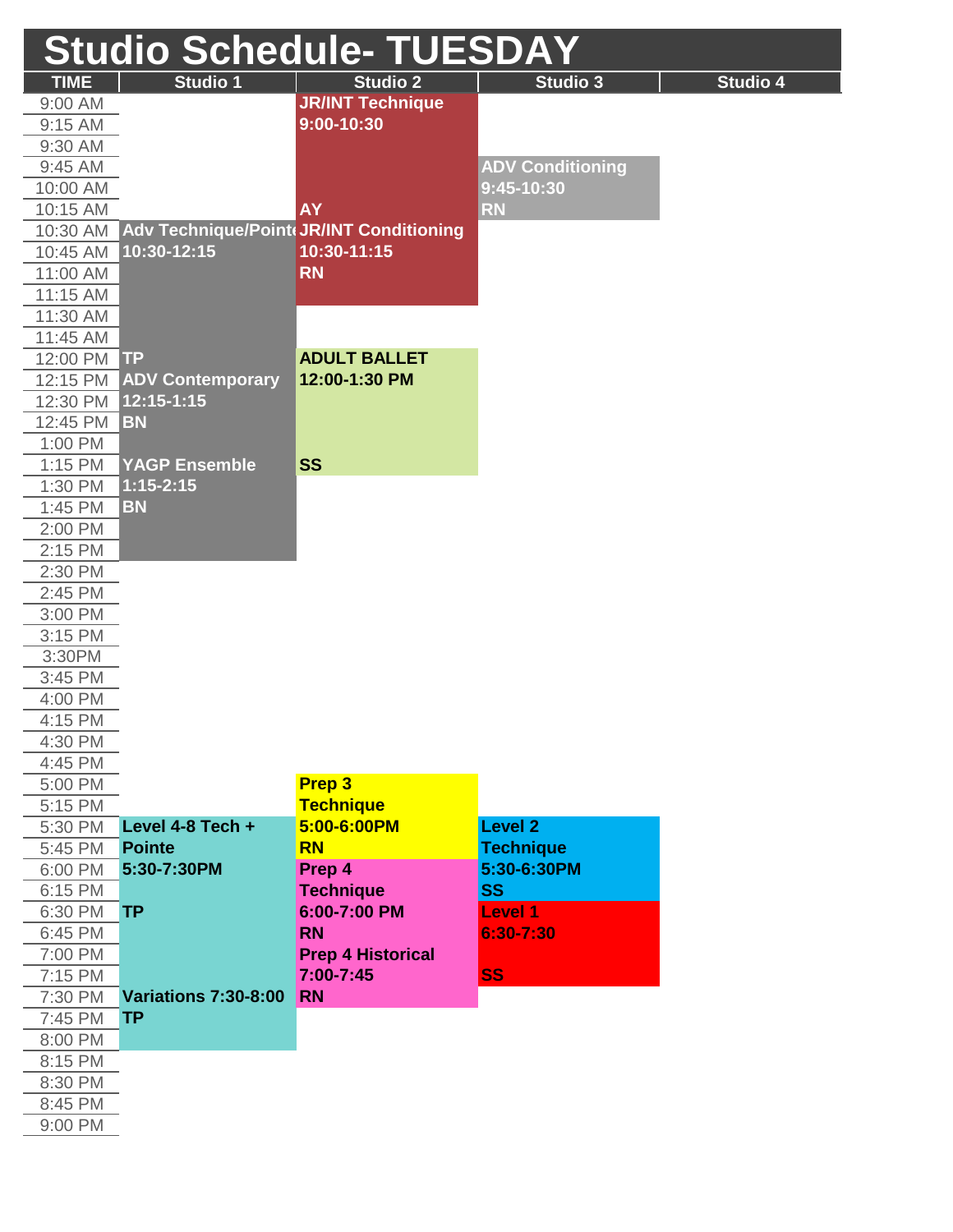| <b>Studio Schedule- WEDNESDAY</b><br><b>TIME</b><br>Studio 4<br><b>Studio 1</b><br><b>Studio 3</b><br><b>Studio 2</b><br>9:00 AM<br>9:15 AM<br><b>JR/INT Conditioning</b><br>9:30 AM<br>9:15-10:00<br><b>AY</b><br>9:45 AM<br>10:00 AM<br><b>Technique</b><br>10:00-11:30<br>10:15 AM<br>10:30 AM<br><b>ADV PDP</b><br>10:45 AM<br><b>Conditioning</b><br>11:00 AM<br>RN 10:45-11:30am<br>11:15 AM<br><b>AY</b><br>11:30 AM ADV PDP Tech+<br>11:45 AM Pointe<br>12:00 PM 11:30-1:30pm<br>12:15 PM<br>12:30 PM<br>12:45 PM |
|---------------------------------------------------------------------------------------------------------------------------------------------------------------------------------------------------------------------------------------------------------------------------------------------------------------------------------------------------------------------------------------------------------------------------------------------------------------------------------------------------------------------------|
|                                                                                                                                                                                                                                                                                                                                                                                                                                                                                                                           |
|                                                                                                                                                                                                                                                                                                                                                                                                                                                                                                                           |
|                                                                                                                                                                                                                                                                                                                                                                                                                                                                                                                           |
|                                                                                                                                                                                                                                                                                                                                                                                                                                                                                                                           |
|                                                                                                                                                                                                                                                                                                                                                                                                                                                                                                                           |
|                                                                                                                                                                                                                                                                                                                                                                                                                                                                                                                           |
|                                                                                                                                                                                                                                                                                                                                                                                                                                                                                                                           |
|                                                                                                                                                                                                                                                                                                                                                                                                                                                                                                                           |
|                                                                                                                                                                                                                                                                                                                                                                                                                                                                                                                           |
|                                                                                                                                                                                                                                                                                                                                                                                                                                                                                                                           |
|                                                                                                                                                                                                                                                                                                                                                                                                                                                                                                                           |
|                                                                                                                                                                                                                                                                                                                                                                                                                                                                                                                           |
|                                                                                                                                                                                                                                                                                                                                                                                                                                                                                                                           |
|                                                                                                                                                                                                                                                                                                                                                                                                                                                                                                                           |
|                                                                                                                                                                                                                                                                                                                                                                                                                                                                                                                           |
|                                                                                                                                                                                                                                                                                                                                                                                                                                                                                                                           |
|                                                                                                                                                                                                                                                                                                                                                                                                                                                                                                                           |
| 1:00 PM                                                                                                                                                                                                                                                                                                                                                                                                                                                                                                                   |
| <b>1:15 PM AY</b>                                                                                                                                                                                                                                                                                                                                                                                                                                                                                                         |
| <b>Rehearsal Time</b><br>1:30 PM                                                                                                                                                                                                                                                                                                                                                                                                                                                                                          |
| 1:30-2:30PM<br>1:45 PM                                                                                                                                                                                                                                                                                                                                                                                                                                                                                                    |
| 2:00 PM                                                                                                                                                                                                                                                                                                                                                                                                                                                                                                                   |
| 2:15 PM                                                                                                                                                                                                                                                                                                                                                                                                                                                                                                                   |
| 2:30 PM                                                                                                                                                                                                                                                                                                                                                                                                                                                                                                                   |
| 2:45 PM                                                                                                                                                                                                                                                                                                                                                                                                                                                                                                                   |
| 3:00 PM                                                                                                                                                                                                                                                                                                                                                                                                                                                                                                                   |
| 3:15 PM                                                                                                                                                                                                                                                                                                                                                                                                                                                                                                                   |
| 3:30PM                                                                                                                                                                                                                                                                                                                                                                                                                                                                                                                    |
| 3:45 PM                                                                                                                                                                                                                                                                                                                                                                                                                                                                                                                   |
| 4:00 PM                                                                                                                                                                                                                                                                                                                                                                                                                                                                                                                   |
| 4:15 PM                                                                                                                                                                                                                                                                                                                                                                                                                                                                                                                   |
| 4:30 PM                                                                                                                                                                                                                                                                                                                                                                                                                                                                                                                   |
| 4:45 PM                                                                                                                                                                                                                                                                                                                                                                                                                                                                                                                   |
| <b>Prep 3 Technique</b><br>5:00 PM                                                                                                                                                                                                                                                                                                                                                                                                                                                                                        |
| 5:15 PM Level 4-8<br>$5:00 - 6:00$ pm<br>Level 3A/3B                                                                                                                                                                                                                                                                                                                                                                                                                                                                      |
| 5:30 PM 5:15-6:00                                                                                                                                                                                                                                                                                                                                                                                                                                                                                                         |
| 5:45 PM Conditioning TB<br><b>Tech +Pointe</b><br><b>AK</b><br><b>6:00 PM Musical Theatre</b><br><b>Level 2</b><br><b>TP</b><br><b>Prep 4 Technique</b>                                                                                                                                                                                                                                                                                                                                                                   |
|                                                                                                                                                                                                                                                                                                                                                                                                                                                                                                                           |
| 6:00-7:00pm<br>6:15 PM TB 6:00-6:30pm<br>Technique +<br>5:30-7:30<br>6:30 PM Leaps and Turns<br><b>Pre-Pointe</b>                                                                                                                                                                                                                                                                                                                                                                                                         |
| 6:45 PM 6:30-7:00 PM<br>6:00-7:30<br><b>AK</b>                                                                                                                                                                                                                                                                                                                                                                                                                                                                            |
| <b>RN</b><br><b>Level 1 7:00-7:30</b><br>7:00 PM                                                                                                                                                                                                                                                                                                                                                                                                                                                                          |
| <b>Musical Theatre TB</b><br>7:15 PM                                                                                                                                                                                                                                                                                                                                                                                                                                                                                      |
| <b>Level 2/3 Musical</b><br><b>Technique</b><br>7:30 PM                                                                                                                                                                                                                                                                                                                                                                                                                                                                   |
| 7:30-8:30<br><b>Theatre TB 7:30-8:00</b><br>7:45 PM                                                                                                                                                                                                                                                                                                                                                                                                                                                                       |
| 8:00 PM                                                                                                                                                                                                                                                                                                                                                                                                                                                                                                                   |
| <b>RN</b><br>8:15 PM                                                                                                                                                                                                                                                                                                                                                                                                                                                                                                      |
| 8:30 PM                                                                                                                                                                                                                                                                                                                                                                                                                                                                                                                   |
| 8:45 PM                                                                                                                                                                                                                                                                                                                                                                                                                                                                                                                   |
| 9:00 PM                                                                                                                                                                                                                                                                                                                                                                                                                                                                                                                   |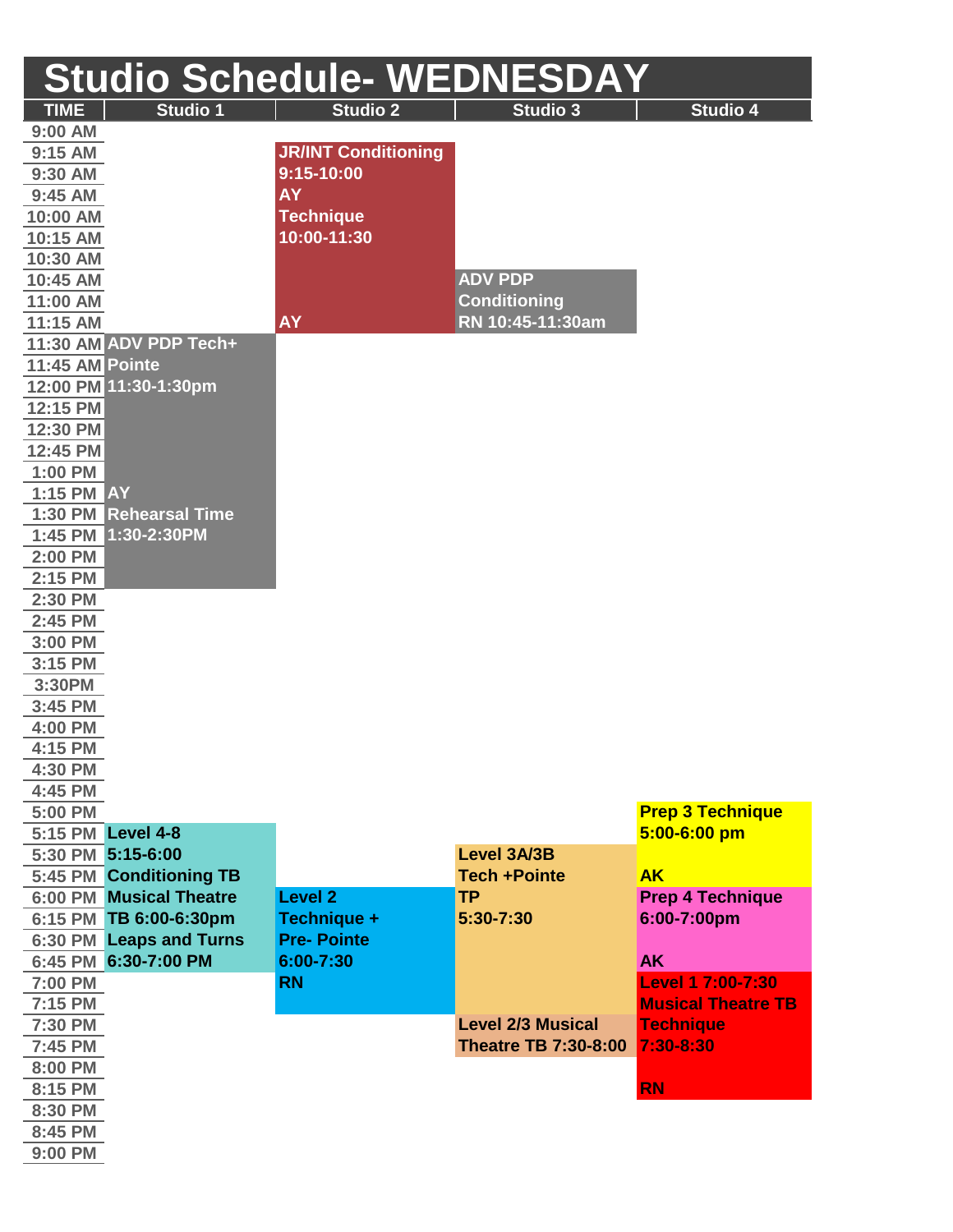| <b>Studio Schedule- THURSDAY</b> |                          |                      |                         |          |  |
|----------------------------------|--------------------------|----------------------|-------------------------|----------|--|
| <b>TIME</b>                      | Studio 1                 | <b>Studio 2</b>      | <b>Studio 3</b>         | Studio 1 |  |
| 9:00 AM                          |                          |                      |                         |          |  |
| 9:15 AM                          |                          |                      |                         |          |  |
| 9:30 AM                          |                          |                      | *INT May Join           |          |  |
| 9:45 AM                          |                          |                      | Adv PDP 9:45-10:15      |          |  |
| 10:00 AM                         |                          |                      | <b>Ballet History</b>   |          |  |
| 10:15 AM                         |                          |                      | <b>ADV Conditioning</b> |          |  |
| 10:30 AM                         |                          |                      | 10:15-11:00am           |          |  |
| 10:45 AM                         |                          |                      | <b>RN</b>               |          |  |
|                                  | 11:00 AM ADV PDP         | <b>INT Technique</b> |                         |          |  |
|                                  | 11:15 AM Technique +     | 11:00-12:15pm        |                         |          |  |
| 11:30 AM Pointe                  |                          | <b>RN</b>            |                         |          |  |
|                                  | 11:45 AM 11:00-12:45 PM  |                      |                         |          |  |
| 12:00 PM                         |                          |                      |                         |          |  |
| 12:15 PM                         |                          | <b>Variations</b>    |                         |          |  |
| 12:30 PM                         |                          | 12:15-1:00pm         |                         |          |  |
| 12:45 PM AY                      |                          | <b>RN</b>            |                         |          |  |
|                                  | 1:00 PM Rehearsals       |                      |                         |          |  |
|                                  | 1:15 PM 12:45-1:30pm     |                      |                         |          |  |
| 1:30 PM                          |                          |                      |                         |          |  |
| 1:45 PM                          |                          |                      |                         |          |  |
| 2:00 PM                          |                          |                      |                         |          |  |
| 2:15 PM                          |                          |                      |                         |          |  |
| 2:30 PM                          |                          |                      |                         |          |  |
| 2:45 PM<br>3:00 PM               |                          |                      |                         |          |  |
| 3:15 PM                          |                          |                      |                         |          |  |
| 3:30PM                           |                          |                      |                         |          |  |
| 3:45 PM                          |                          |                      |                         |          |  |
| 4:00 PM                          |                          |                      |                         |          |  |
| 4:15 PM                          |                          |                      |                         |          |  |
| 4:30 PM                          |                          |                      |                         |          |  |
| 4:45 PM                          |                          |                      |                         |          |  |
|                                  | 5:00 PM Level 4-8        |                      | Level 3A/3B             |          |  |
|                                  | 5:15 PM Tech+Pointe      |                      | <b>Tech/Pointe</b>      |          |  |
|                                  | 5:30 PM 5:00-7:00pm      |                      | 5:00-6:30               |          |  |
| 5:45 PM AY                       |                          |                      | <b>SS</b>               |          |  |
| 6:00 PM                          |                          |                      |                         |          |  |
| 6:15 PM                          |                          |                      |                         |          |  |
| 6:30 PM                          |                          |                      | Level 3A/3B             |          |  |
| 6:45 PM                          |                          |                      | <b>Contemporary</b>     |          |  |
| 7:00 PM                          |                          |                      | 6:30-7:30pm             |          |  |
| 7:15 PM                          |                          |                      | <b>SS</b>               |          |  |
|                                  | 7:30 PM Level 4-8        |                      | Level 3A/3B             |          |  |
|                                  | 7:45 PM YAGP 7:30-8:30pm |                      | <b>Character RN</b>     |          |  |
|                                  | 8:00 PM Ensemble         |                      | $7:30-8:15$             |          |  |
| 8:15 PM SS                       |                          |                      |                         |          |  |
| 8:30 PM                          |                          |                      |                         |          |  |
| 8:45 PM                          |                          |                      |                         |          |  |
| 9:00 PM                          |                          |                      |                         |          |  |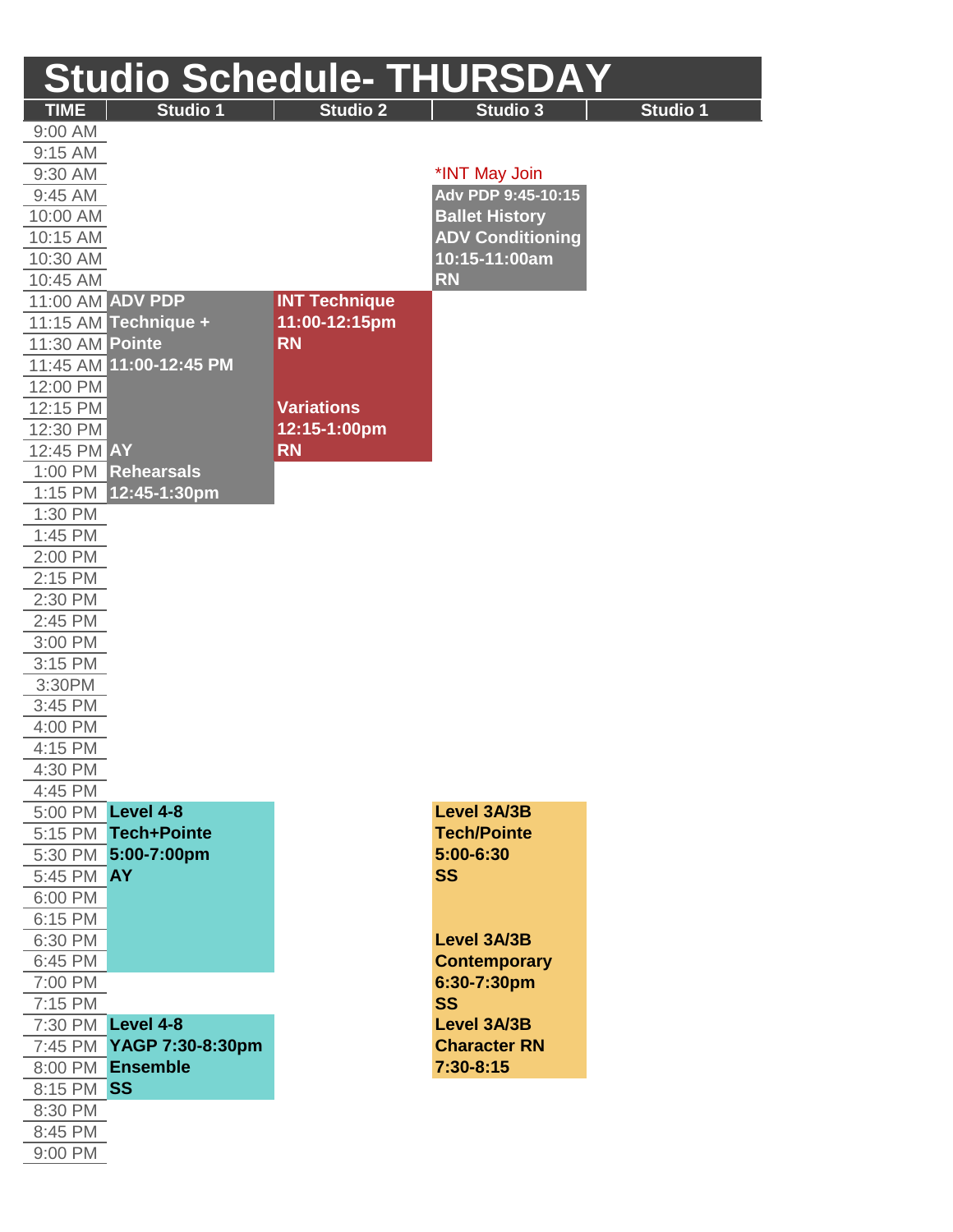|                                | <b>Studio Schedule- FRIDAY</b> |                    |          |
|--------------------------------|--------------------------------|--------------------|----------|
| <b>TIME</b><br><b>Studio 1</b> | <b>Studio 2</b>                | <b>Studio 3</b>    | Studio 4 |
| 9:00 AM                        |                                |                    |          |
| 9:15 AM                        |                                |                    |          |
| 9:30 AM                        | *ADV May Join                  |                    |          |
| 9:45 AM                        | <b>JR/INT Conditioning</b>     |                    |          |
| 10:00 AM                       | 9:45-10:30                     |                    |          |
| 10:15 AM                       | <b>SS</b>                      |                    |          |
| 10:30 AM ADV Technique         | <b>Contemporary</b>            |                    |          |
| 10:45 AM 10:30-12:30           | 10:30-11:30                    |                    |          |
| 11:00 AM TP                    | <b>SS</b>                      |                    |          |
| 11:15 AM                       |                                |                    |          |
| 11:30 AM                       | <b>Technique</b>               |                    |          |
| 11:45 AM                       | 11:30-1:00                     |                    |          |
| 12:00 PM                       |                                | <b>Men's Class</b> |          |
| 12:15 PM                       |                                | 12:00-1:00         |          |
| 12:30 PM Variations            |                                | <b>SS</b>          |          |
| 12:45 PM 12:30-1:00            | <b>AY</b>                      |                    |          |
| 1:00 PM Rehearsal              |                                |                    |          |
| 1:15 PM 1:00-1:45              |                                |                    |          |
| 1:30 PM TP                     |                                |                    |          |
| 1:45 PM                        |                                |                    |          |
| 2:00 PM                        |                                |                    |          |
| 2:15 PM                        |                                |                    |          |
| 2:30 PM                        |                                |                    |          |
| 2:45 PM                        |                                |                    |          |
| 3:00 PM                        |                                |                    |          |
| 3:15 PM                        |                                |                    |          |
| 3:30PM                         |                                |                    |          |
| 3:45 PM                        |                                |                    |          |
| 4:00 PM                        |                                |                    |          |
| 4:15 PM                        |                                |                    |          |
| 4:30 PM                        |                                |                    |          |
| 4:45 PM                        |                                |                    |          |
| 5:00 PM                        |                                |                    |          |
| 5:15 PM                        |                                |                    |          |
| 5:30 PM                        |                                |                    |          |
| 5:45 PM                        |                                |                    |          |
| 6:00 PM                        |                                |                    |          |
| 6:15 PM                        |                                |                    |          |
| 6:30 PM                        |                                |                    |          |
| 6:45 PM                        |                                |                    |          |
| 7:00 PM                        |                                |                    |          |
| 7:15 PM                        |                                |                    |          |
| 7:30 PM                        |                                |                    |          |
| 7:45 PM                        |                                |                    |          |
| 8:00 PM                        |                                |                    |          |
| 8:15 PM                        |                                |                    |          |
| 8:30 PM                        |                                |                    |          |
| 8:45 PM                        |                                |                    |          |
| 9:00 PM                        |                                |                    |          |
|                                |                                |                    |          |